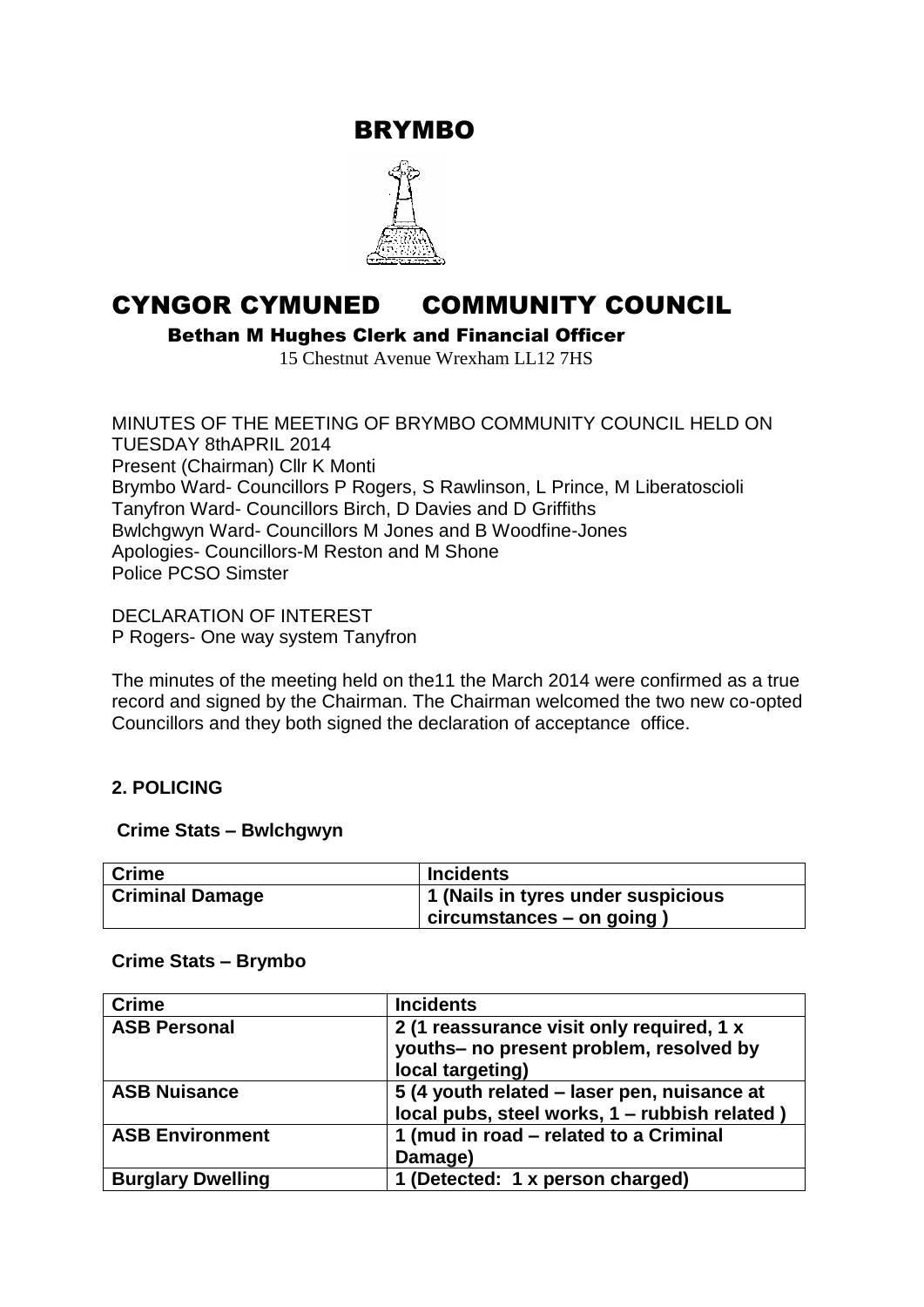| <b>BOTD</b>            | 1 (Attempted cable theft, on-going)           |
|------------------------|-----------------------------------------------|
| <b>Theft Other</b>     | 1 (On-going, theft of building equipment      |
|                        | from property)                                |
| <b>Criminal Damage</b> | 5 (1 – smashed window – on going, $1$ –       |
|                        | Domestic related, 1 – on-going possible       |
|                        | attempt cable theft, 1 - detected youth dealt |
|                        | with by Community Resolution, 1 - Damage      |
|                        | to planters, youth related on-going)          |

#### **Crime Stats – Tanyfron**

| <b>Crime</b>           | <b>Incidents</b>                                              |
|------------------------|---------------------------------------------------------------|
| <b>ASB Personal</b>    | 1 (wing mirror on vehicle interfered with -<br>undetected)    |
| <b>ASB Nuisance</b>    | 2 (1 youths throwing something a windows,<br>1 off road bike) |
| <b>BOTD</b>            | 1 (Garden shed and mowers taken - on<br>going)                |
| <b>Theft Other</b>     | 1 (Theft from changing room Cricket Club -<br>undetected)     |
| <b>Criminal Damage</b> | 1 (Damage to door - on-going, suspect<br>named)               |
| <b>Assault S.47</b>    | 1 (Detected – 1 x person charged, personal<br>related)        |

PCSO Simster told members that further damage had been made to a resident's car whilst the dance school was being held. Cllr Rogers thanked him for attending on the Saturday after the last meeting. PCSO Simster said he would carry on monitoring the situation. Cllr Birch said he was disappointed to be told by a member of the public that a one way system for Tanyfron was being proposed by WCBC, and thought that local Councillors should have been informed. He had contacted WCBC and asked who had proposed this plan and had been told it was the Head teacher and the local member. Cllr Rogers said that he had certainly not proposed this He declared an interest as a member of his family resided on the road been discussed. He said that the head teacher had met with officers from WCBC as there had been a concern with regards to safety as vehicles were mounting the pavement. He said he would not be supporting the one way proposal. He said he had spoken to Darren Williams at WCBC and raised his concerns. He had been informed that officers would collate all the feedback and present it to the Community Council. Cllr Birch said he had spoken to numerous residents who did not want it. He asked whether the CC would support him if he placed an objection to the one way system. Members said as he represented the people of the village they would support this action. Cllr Liberatoscioli asked PCSO Simster how often he patrolled the new estate as problems had been occurring for months. She invited him to the next residents meeting.

# **3. COUNTY BOROUGH COUNCILLOR'S REPORTS**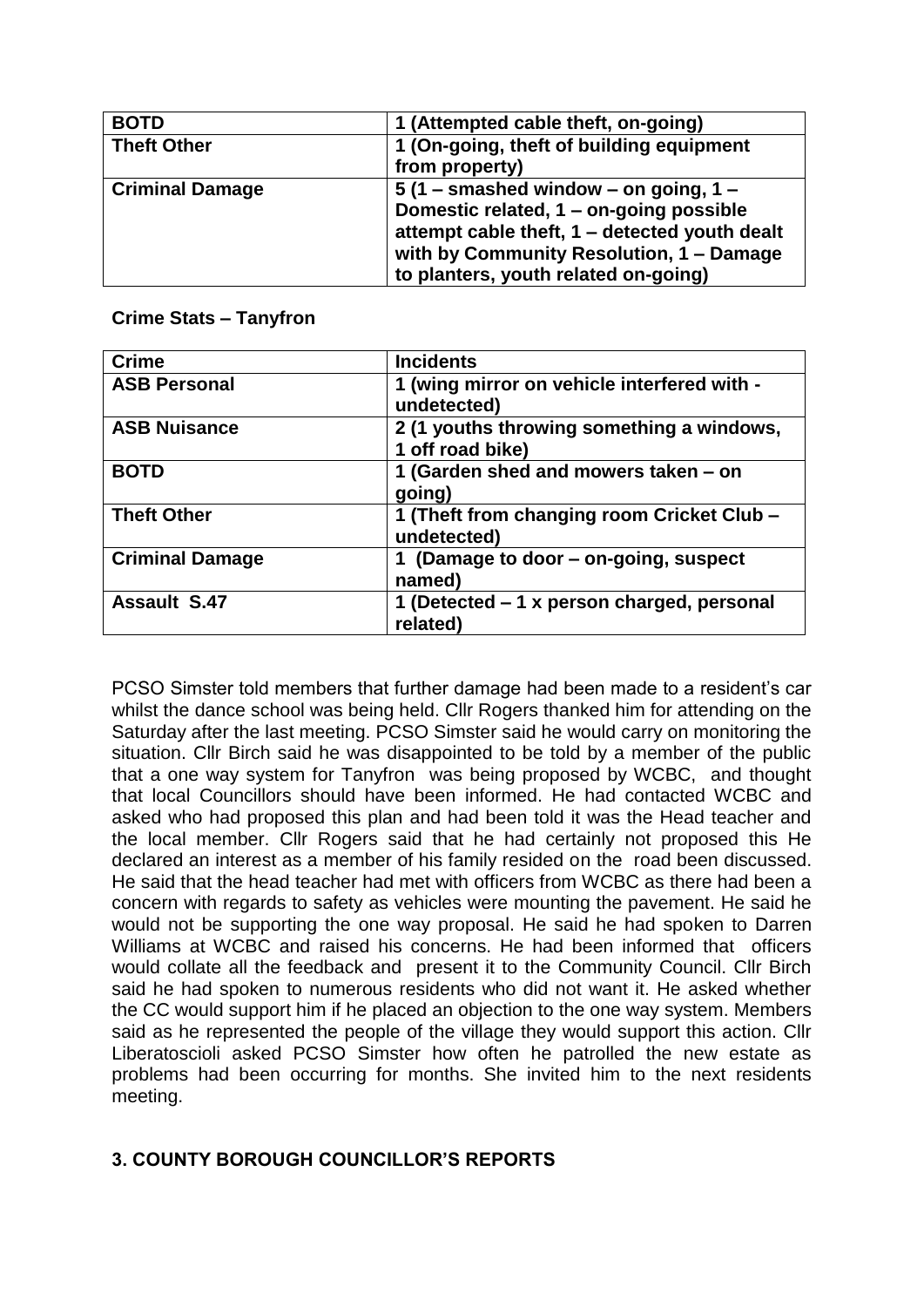Cllr Rogers informed members that a Liaison meeting was to be held on the  $28<sup>th</sup>$ April 2014 at 6.00 p.m. Brymbo Heritage Group had distributed flyers around the village telling residents of their plans for the site. Cllr Rogers said it was important that the CC was involved in any future developments. Cllr Rogers said that the Community centre in Tanyfron was due to close for two months and the transfer was due to be made at the end of May. Refurbishment work was beginning soon. He said that whilst this work was being carried out most user groups would be using the school. Cllr Birch said he would like to thanks Cllr Rogers for all his hard work in ensuring that the CC was kept open. He said the residents were grateful. Cllr Liberatoscioli said she had received numerous complaints from residents about a house in the village where cooking was being undertaken in a van on the drive. She asked was there anything that could be done about it. She said a van had been coming to the house from out of the county and serving food, however, the hygiene certificate was displayed in the window of the house not in the van. Cllr Rogers said that cooking in a van was allowed however he did not think this related to the driveway. He said he would contact planning and discuss this issue with the department. He asked that residents provide witness statements, photographs and as much evidence as possible as this would be imperative to any enquiry.

#### **4. CAMBRIAN HOUSE**

Cllr Monti said he had been called out yet again to Cambrian House as the alarm had been going off for almost 24 hours the previous weekend.

Cllr Jones said a sub-committee meeting had been held on the  $17<sup>th</sup>$  March 2014. Cllr Jones gave the Clerk the minutes of the meeting to be filed. Only one offer had been received for the building. This was the same offer that had been made previously of £135k. This offer was 10% below the asking price, but fell within the guides given by valuations. Cllr Jones had looked at sold prices in the area, and found that the offer being 10% lower than the asking price was a general trend in the area. Cllr Jones presented a copy of her findings to the Council. Cllr Jones had received an e-mail from Cllr Reston prior to the meeting saying that he had received an e-mail from Susan Elan Jones M.P. advising him that she would be meeting with the Secretary to the Exchequer at the House of Commons, and she believed that the CC would not have to pay tax on the sale of Cambrian House. He had asked that this be put in writing. The sub-committee recommended that BCC agree to accept the offer made of £135k. Cllr Woodfine-Jones proposed that BCC accept this offer. Cllr Griffiths seconded the proposal. There was no amendment. A vote was taken. All members voted in favour of accepting the offer of £135k for Cambrian House. Cllr Jones said she would liaise with the Estate Agents. Cllr Rogers wished to thank Cllr Monti for his continued hard work in being the key holder for the building and realised this had been at times a very hard and tiring job. Cllr Rogers said that he would consult with WCBC to place documents held in Cambrian House by the CC in their archives.

#### **5. ROADS**

Cllr Griffiths raised concerns that the water board had closed the road in Tanyfron but had not consulted with the local bus company who were not aware of this. Buses had to be diverted leaving residents in stops. Cllr Rogers said he would contact Arriva to discuss this. Cllr Birch said that yellow lines were needed on St Albans Road and markings outside the school needed to be updated. Cllr Rogers said he would meet with WCBC to discuss this.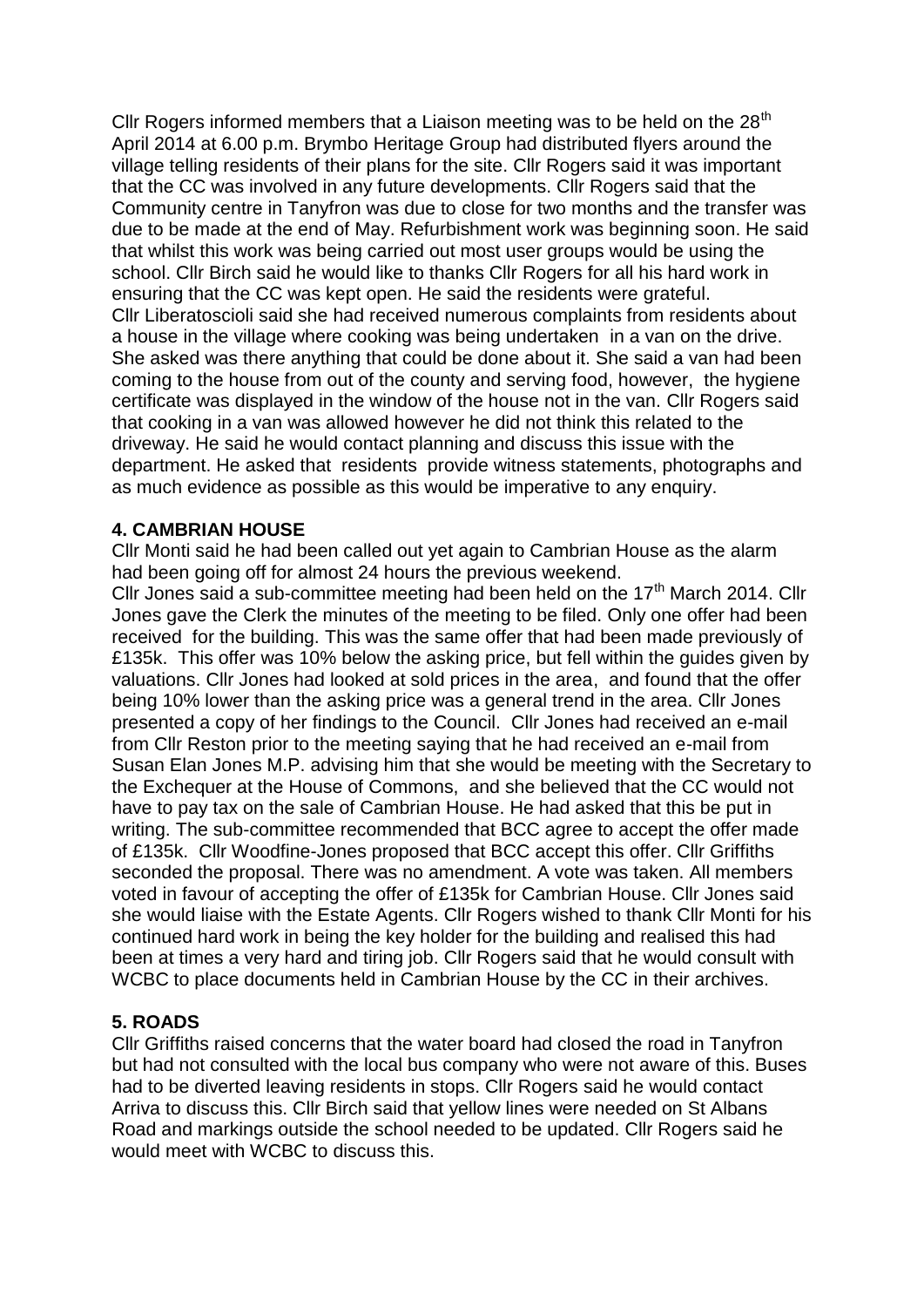## **6. BUS SHELTER SERVICES AND STOPS**

Cllr Liberatoscioli asked whether it was possible to get a bus service at Mountain View. Cllr Rogers said there were two issues with this. Firstly, the buses could not make a full turn at the top of the roundabout and secondly, they could not turn into Mountain View They were not authorised to reverse on a bus route. Cllr Rogers said that he would write to the bus company and ask if they would consider running a service there.

## **7. PLAYING FIELDS AND PLAYGROUNDS**

No further information.

#### **8. FOOTPATHS/LIGHTING**

Cllr Rogers said he wished to express his thanks to Jones Lighting (the maintenance contractors) that had done a fantastic job dealing with long standing issues that were being held back by Scottish Power. He said that the company were very reliable and very efficient.

#### **9. WAR MEMORIAL**

Cllr Rogers said that Groundwork had applied to the Heritage Lottery Fund for a grant to enable linking the War Memorial in Brymbo with Southsea and Tanyfron. He said that if this was successful it would also link up eventually with the War Memorial in Bwlchgwyn.

#### **10. PLANNING**

VARIATION OF CONDITION NOS 2 AND 3 OF PLANNING PERMISSION CODE NO P/2009/0123 TO EXTEND PERIOD OF TIME FOR SUBMISSION OF RESERVED MATTERS AND COMMENCEMENT OF DEVELOPMENT (RESIDENTIAL DEVELOPMENT –NORTHERN DEVELOPMENT AREA) FORMER BRYMBO STEELWORKS SITE BLAST ROAD BRYMBO P/2014/0164 –No observations

VARIATION OF CONDITION NOS 2 AND 3 OF PLANNING PERMISSION CODE NO P/2009/0124 TO EXTEND PERIOD OF TIME FOR SUBMISSION OF RESERVED MATTERS AND COMMENCEMENT OF DEVELOPMENT (ERECTION OF PETROL FILLING STATION AND RETAIL FACILITY) FORMER BRYMBO STEELWORKS SITE BLAST ROAD BRYMBO P/2014/0165- No observations.

VARIATION OF CONDITION NOS 1,2, AND 3 OF PLANNING PERMISSION CODE NO P/2009/0125 TO ALLOW FOR CONSTRUCTION OF SPINE ROAD IN ADVANCE OF APPROVAL OF RESERVED MATTERS FOR THE LAYOUT, SCALE, APPEARANCE AND LANDSCAPING OF, AND THE MEANS OF ACCESS TO, ANY BUILT DEVELOPMENT, AND TO EXTEND THE PERIOD OF SUBMISSION OF RESERVED MATTERS AND COMMENCEMENT OF DEVELOPMENT (BUSINESS, GENERAL INDUSTRIAL, STORAGE/DISTRIBUTION AND NON-RESIDENTIAL INSTITUTION DEVELOPMENT AND CONSTRUCTION OF SPINE ROAD).

FORMER BRYMBO STEELWORKS SITE BLAST ROAD BRYMBO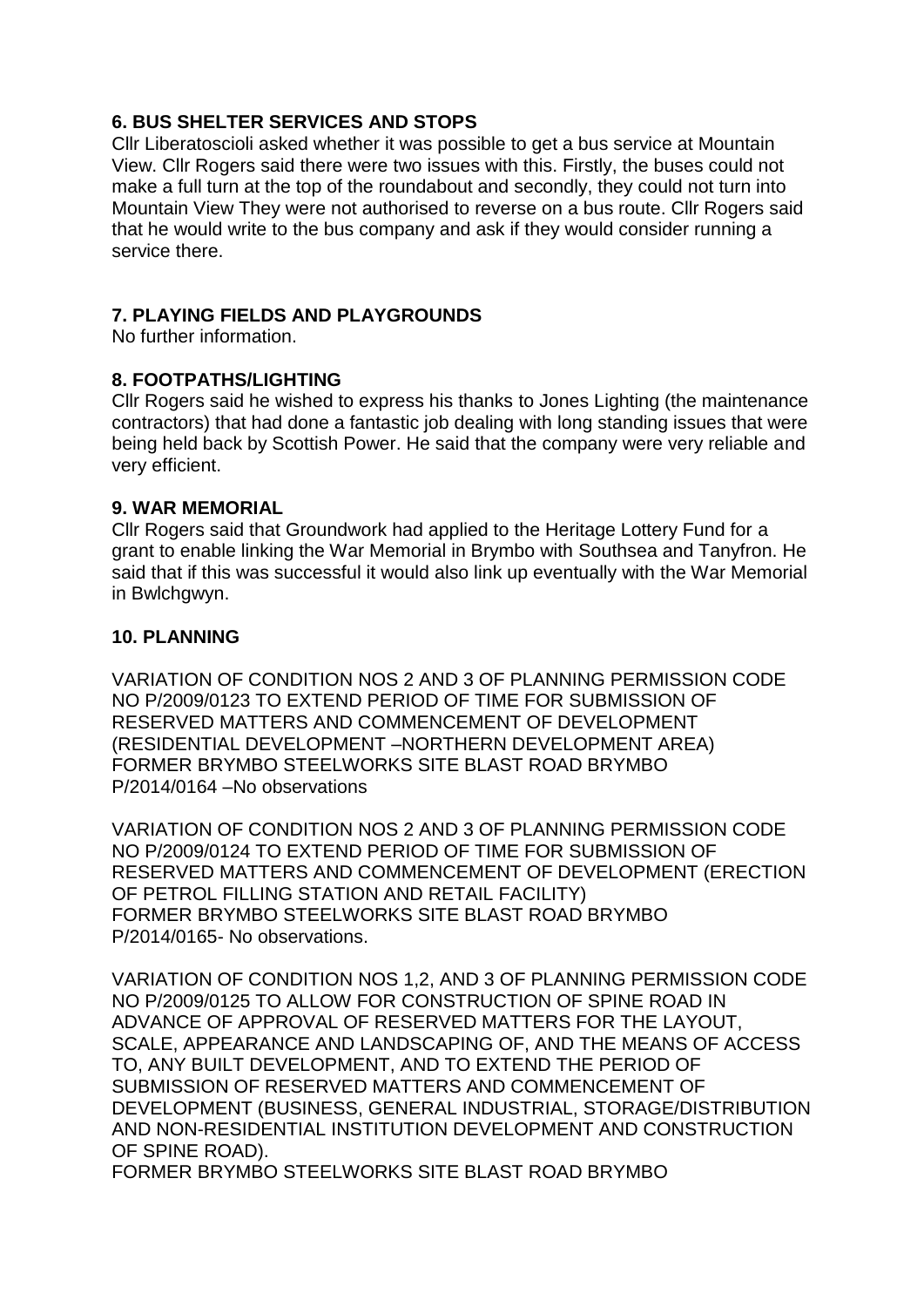P/2014/0166- No observations.

FIRST FLOOR EXTENSION TO INCORPORATE DORMER WINDOW NANT VIEW RUTHIN ROAD BWLCHGWYN P/2014/0171- No observations.

Cllr Jones asked Councillor Rogers how residents found out about appeal decisions. Cllr Rogers said he would look into the process for her.

## **11. FISHING CLUB LEASE**

Members of the fishing club attended the meeting and spoke to members. They said that the lease was now up and they were looking to extend it. Each term had previously been 5 years, however they were looking for a longer term as it was difficult obtaining grants etc. with only a five year lease. Cllr Monti said that the area was looking good and that the fishing club had made great improvements over the years. Cllr Rogers proposed that the lease be taken over a period of 25 years. Cllr Griffiths seconded the proposal. A vote was taken. All members voted in favour of increasing the lease to 25 years.

#### **12. BUS SHELTER HIGH STREET BRYMBO**

The Clerk told members that she had received a call from a resident saying that the roof of the bus shelter was leaking and was in need of repair. Cllr Rogers proposed that Cllr Monti consulted Jason Jones a local roofer to look at the shelter and repair it. This was seconded by Cllr Woodfine-Jones. All members were in favour.

#### **13. BRYMBO.ORG WEBSITE**

The Clerk had received complaints about the website in relation to the reading of the minutes. A member of the public had e-mailed to say that they could not open the minutes to read them. Members agreed that the Clerk ask Cllr Clarke if he could update the website and also remove the twitter feed. The minutes would need to be placed in date form under each year in a format that residents could open them.

#### **14. INTERNAL AUDIT**

The Clerk informed members that she will be taking the Council's books and papers for internal audit the week beginning April  $14<sup>th</sup>$ .

#### **15. CORRESPONDENCE**

WCBC PLAYWORK PROVISION IN FOCUS WCBC SERVICE LEVEL AGREEMENTS PLAY AREAS ACCOUNTING SOLUTIONS WORKPLACE PENSIONS ANNUAL MEETING OF WCBC INVITE